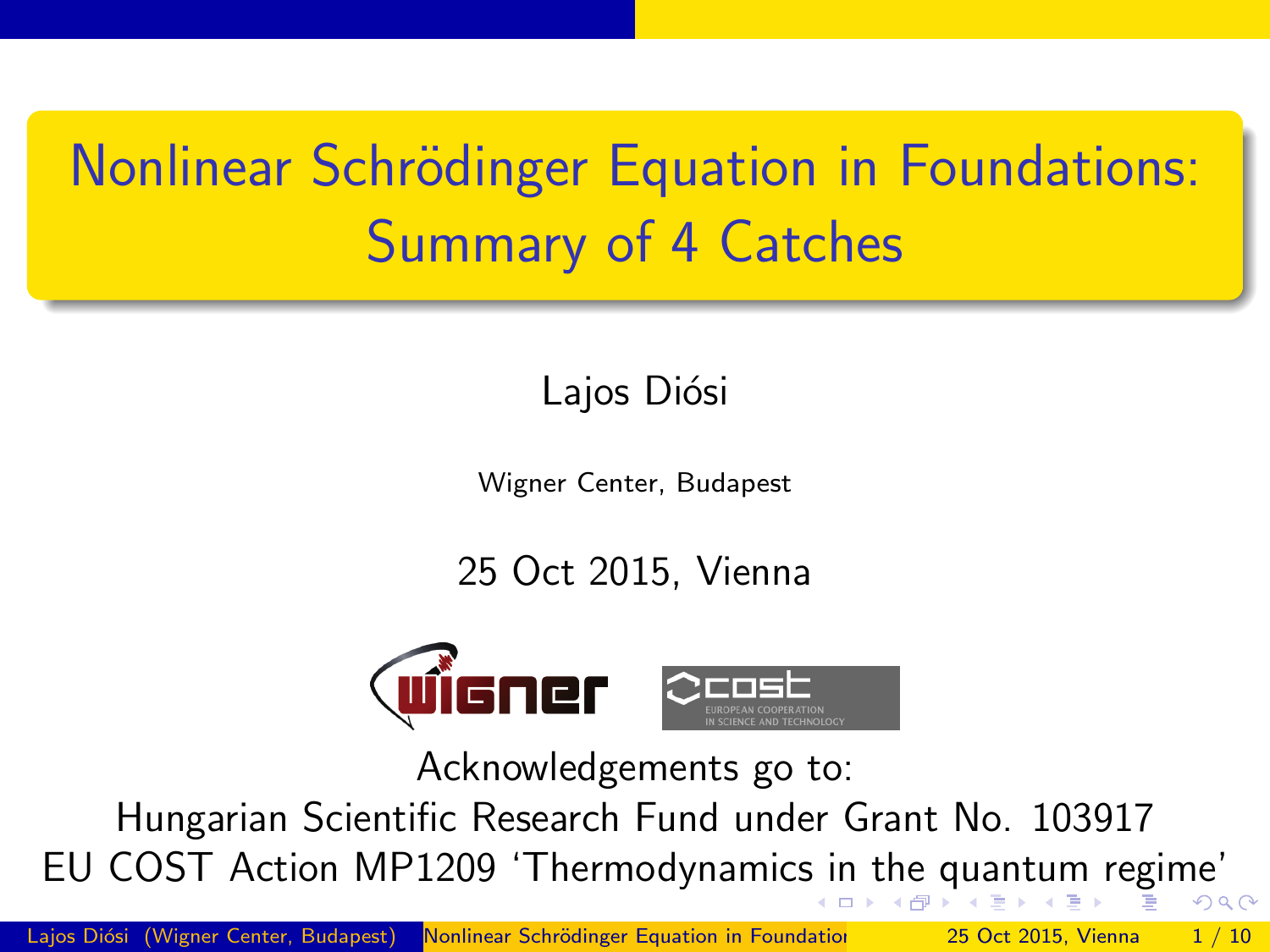

#### **[Peaceful coexistence](#page-3-0)**

- 3 Schrödinger-Newton Equation our testbed
- Schrödinger-Newton Fake AAD catch 1
- 5 Schrödinger-Newton FTL Telegraph catch 2
- 6 Schrödinger-Newton Eq. Can't Evolve Mixed State catch 3
- <sup>7</sup> [Statistical Interpretation Forbids Non-Linearity catch 4](#page-8-0)
- <sup>8</sup> [Summary: Catches and Loopholes](#page-9-0)

<span id="page-1-0"></span> $\Omega$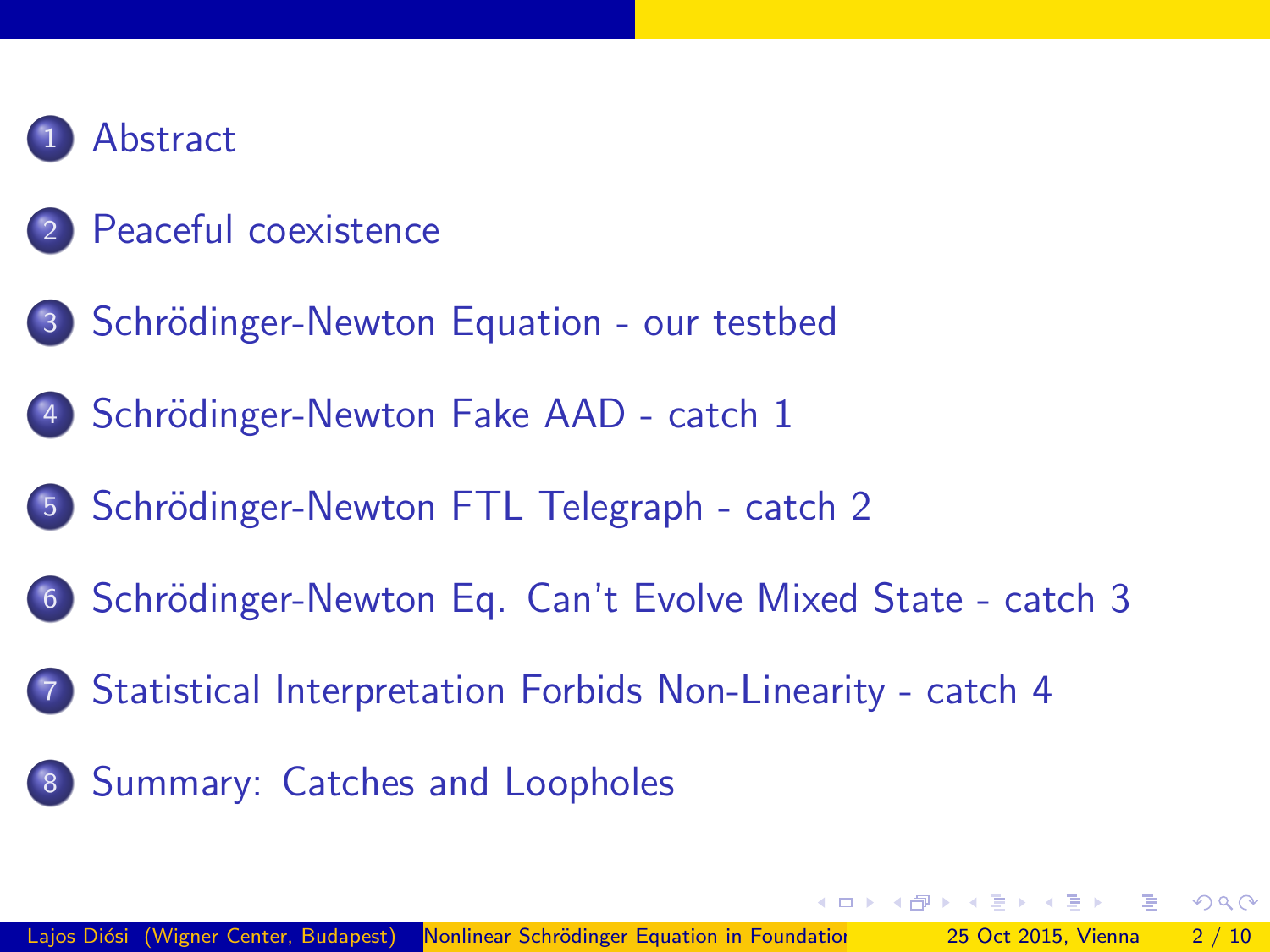#### **Abstract**

Fundamental modifications of the standard Schrödinger equation by additional nonlinear terms have been considered for various purposes over the recent decades. It came as a surprise when, inverting Abner Shimonyi's observation of "peaceful coexistence" between standard quantum mechanics and relativity, N. Gisin proved in 1990 that any (deterministic) nonlinear Schrödinger equation would allow for superluminal communication. This is by now the most spectacular and best known fundational anomaly. I am going to discuss further anomalies, simple but foundational, less spectacular but not less dramatic.

<span id="page-2-0"></span> $QQQ$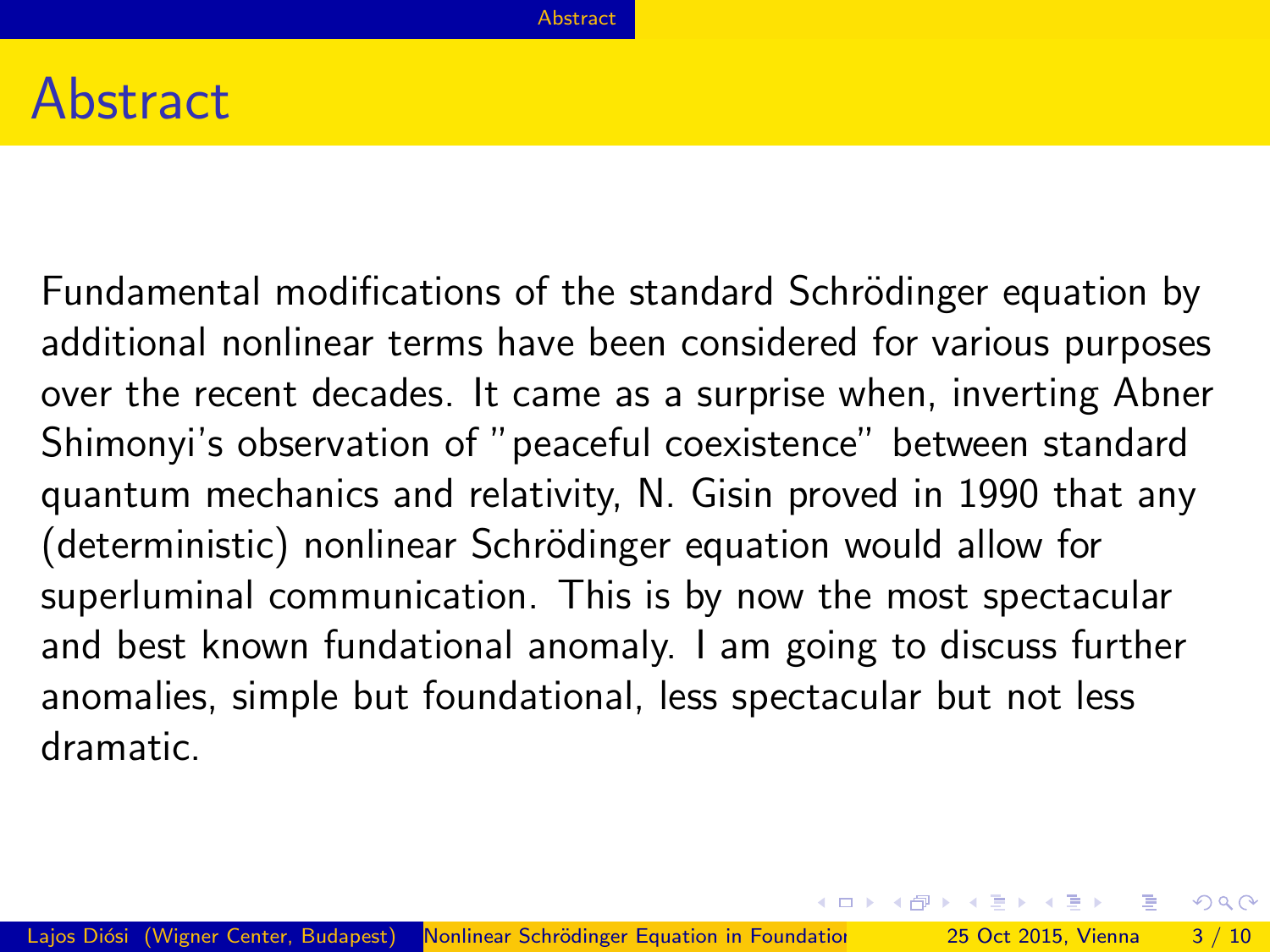## Peaceful coexistence ...

of quantum mechanics and special relativity (Shimony)

**Despite** 

apparent action-at-a-distance in EPR situation

quantum non-locality in Bell formulation action-at-a-distance (AAD) & faster-then-light (FTL) communication remain impossible.



$$
i\hbar \frac{d\psi}{dt} = \hat{H}\psi + \hat{V}_{\psi}\psi
$$

allows for FTL communication for whatever small (non-trivial)  $V_{\Psi}$ .

<span id="page-3-0"></span> $\Omega$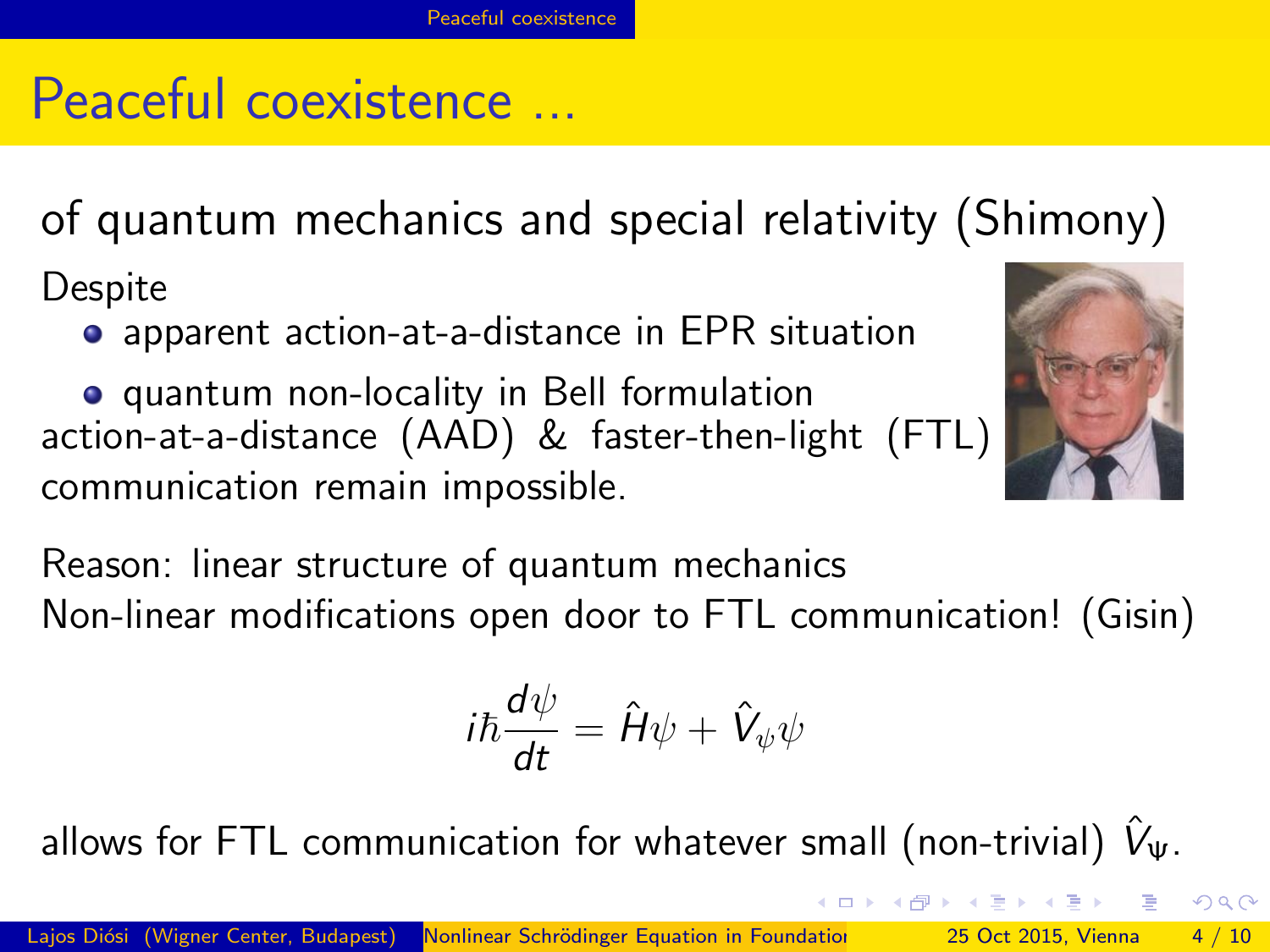#### Schrödinger-Newton Equation - our testbed

Single-body SNE for c.o.m. free motion of "large" mass M:

$$
i\hbar \frac{d\psi}{dt} = \frac{\hat{p}^2}{2M}\psi + M\Phi_{\psi}(\hat{x})\psi, \quad \Phi_{\psi}(\hat{x}) = -GM \int \frac{|\psi(r)|^2}{|\hat{x} - r|} d^3r
$$

May be foundational (D., Penrose)

- Stationary solution: single soliton  $\bigcirc$  of  $\emptyset \sim (\hbar^2/GM^3)$
- Schrödinger Cat state: two-soliton  $\psi_+ = \bigcap_L \pm \bigcap_R$

By mean-field  $\Phi_{\psi}(\hat{x})$ , parts in  $\psi_{\pm}$  attract each other, like, e.g.:

$$
\begin{array}{ccc} \circ & \circ \Rightarrow \circ \circ \Rightarrow \circ \Rightarrow \circ \circ \Rightarrow \circ \circ \Rightarrow \circ \circ \circ \circ \end{array}
$$

1-solitons  $\bigcirc_L$  and  $\bigcirc_R$  are static, 2-solitons  $\psi_{\pm} = \bigcirc_L \pm \bigcirc_R$  evolve. Initial overlap is  $1/\surd 2$ . SNE makes them orthogonal after time

$$
\sim \frac{\hbar}{GM^2}d_{L-R}
$$

<span id="page-4-0"></span>KORKA ERKER EL AQA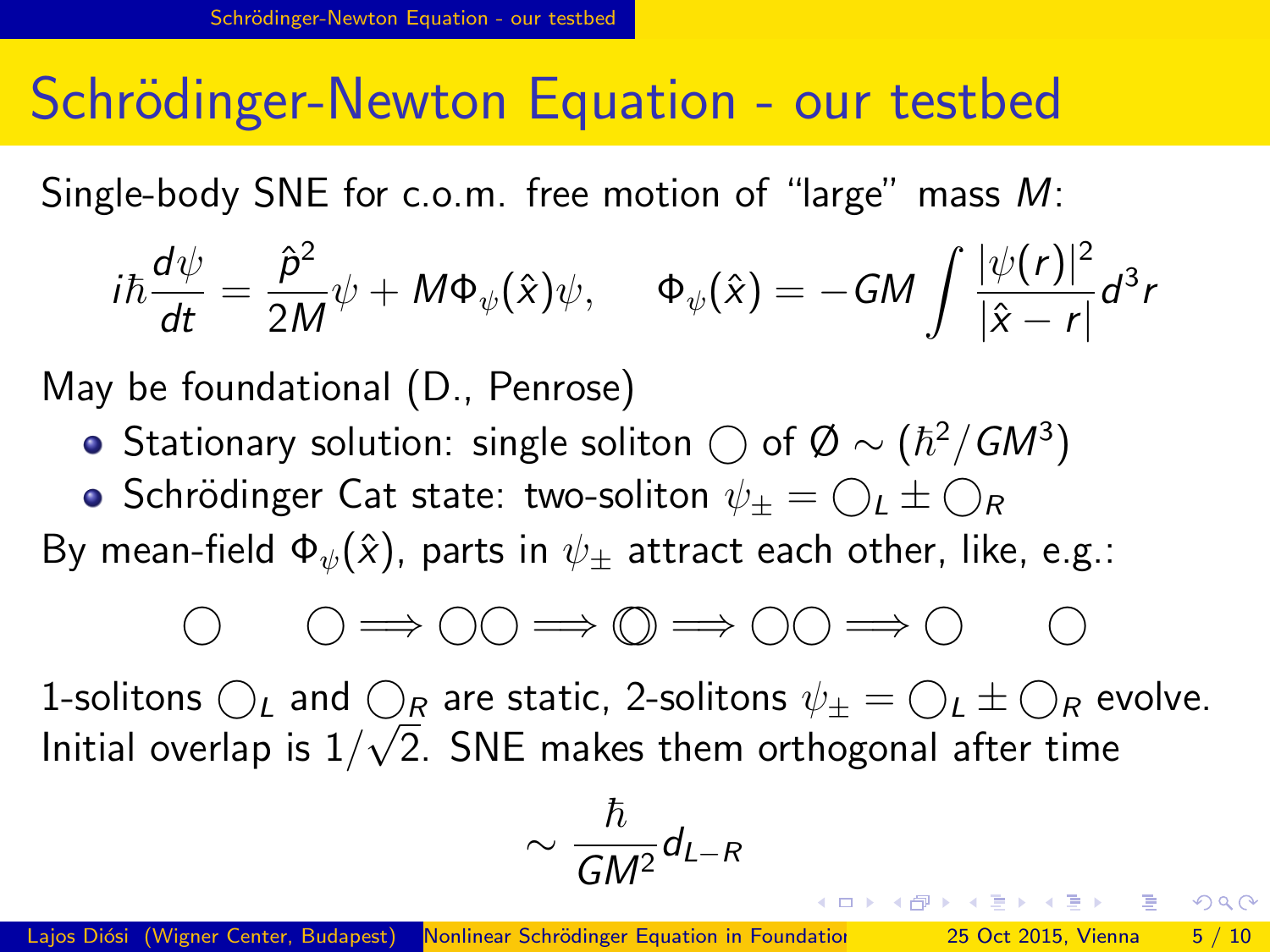### Schrödinger-Newton Fake AAD - catch 1

(after Gisin's 2−qubit FTL telegraph 1990) 0) Alice and Bob are far away from each other. 1) Alice owns qubit, Bob owns  $M$ , in entagled state:

#### $\uparrow$ <sub>z</sub>  $\otimes$   $\bigcap$ <sub>*t*</sub> +  $\downarrow$ <sub>z</sub>  $\otimes$   $\bigcap$ <sub>R</sub>

2) Alice measures either  $\hat{\sigma}_z$  or  $\hat{\sigma}_x$ 

If she measures  $\hat{\sigma}_z$ 

 $\implies$  Bob's state collapses into static single soliton  $\bigcap_{L}$  or  $\bigcap_{R}$ If she measures  $\hat{\sigma}_r$ 

 $\implies$  Bob' state collapses into 2-soliton superposition  $\bigcap_{L} \pm \bigcap_{R}$ which evolves to become orthogonal to both  $\bigcap_{L}$ ,  $\bigcap_{R}$ 3) Using no physical interaction, Alice achieved AAD, detectable with certainty by Bob.

<span id="page-5-0"></span> $QQQ$ 

←ロト ←何ト ←ヨト ←ヨト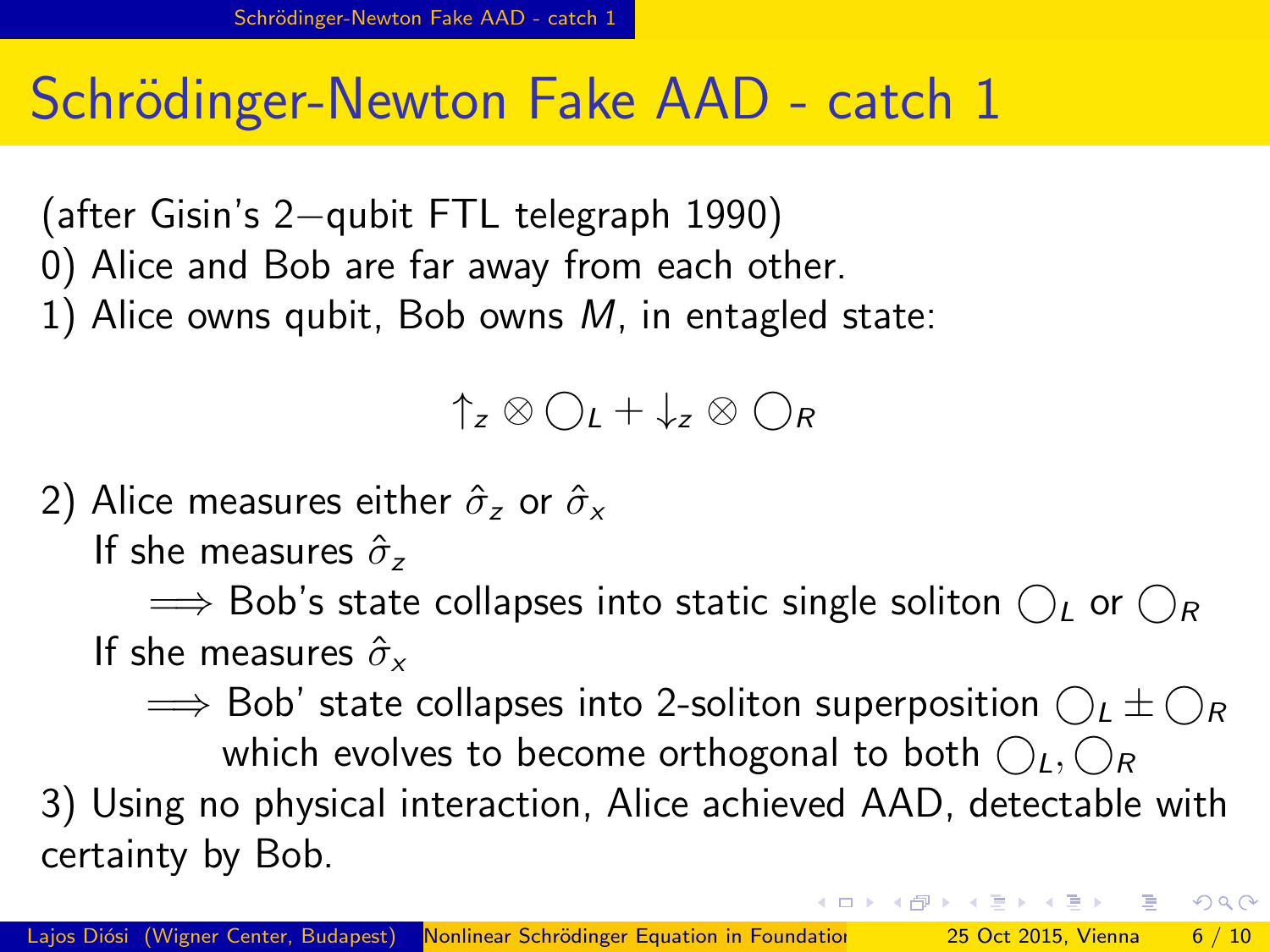## Schrödinger-Newton FTL Telegraph - catch 2

Same as SN Fake AAD, with timing conditions: After time of orthogonalization

$$
\sim \frac{\hbar}{GM^2}d_{L-R}
$$

between single and double-soliton states,

Bob can (via  $\hat{x}$ -measurement) distinguish with certainty between Alice choices  $\sigma_{z}$ - or  $\sigma_{x}$ -measurements.

If orthogonalization time is shorter than light time-of-flight from Alice to Bob, then AAD has allowed for FTL.

<span id="page-6-0"></span> $QQQ$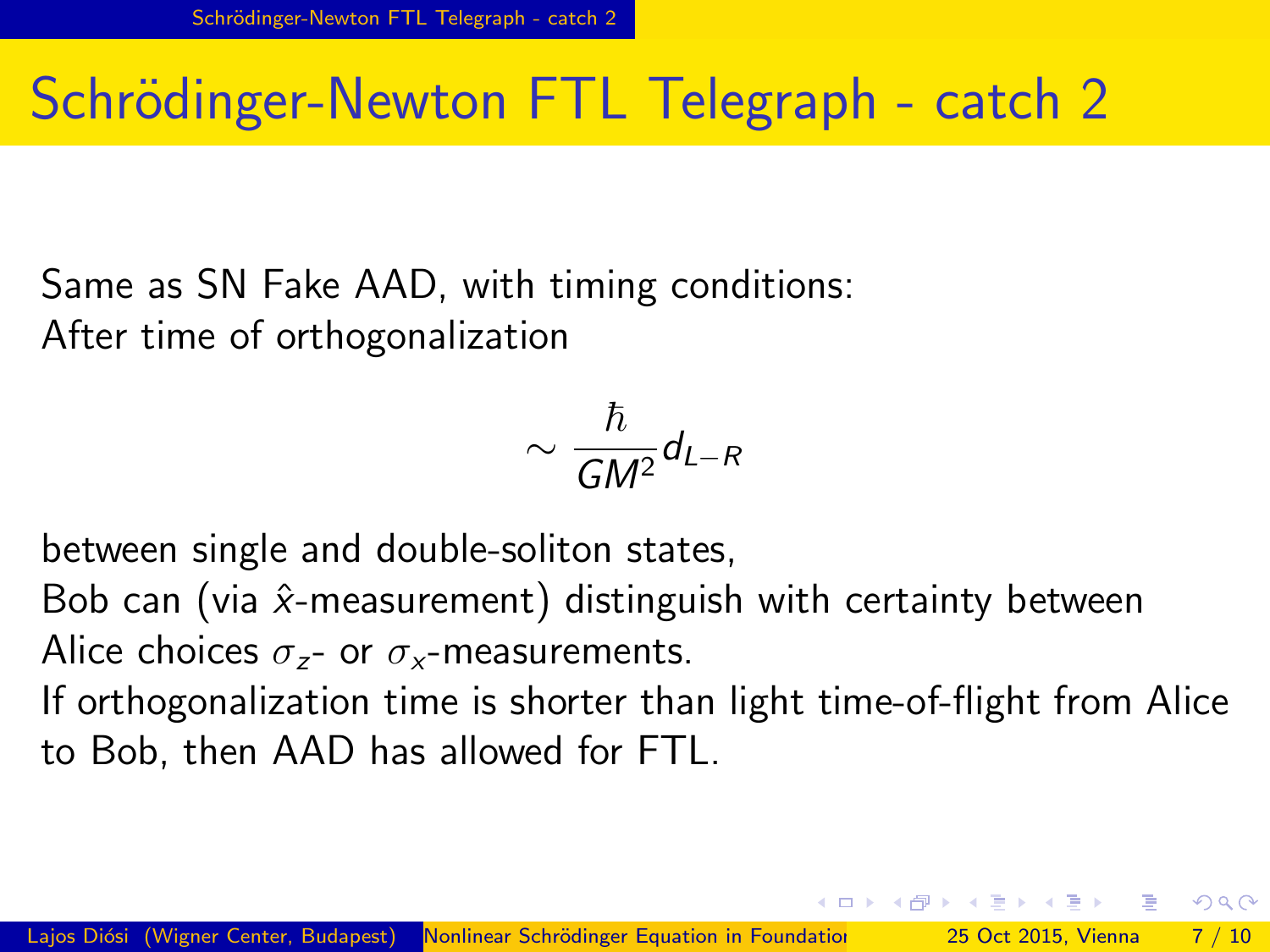# Schrödinger-Newton Eq. Can't Evolve Mixed State - catch 3

0) Alice and Bob are far away from and don't know about each other. 1) Alice owns qubit, Bob owns  $M$ , in entagled state:

 $\uparrow$ <sub>z</sub>  $\otimes$   $\bigcap$ <sub>*t*</sub> +  $\downarrow$ <sub>z</sub>  $\otimes$   $\bigcap$ <sub>R</sub>

2) Alice does not measure anything.

 $\implies$  Bob's local state is a mixed state, descibed by

$$
\hat{\rho} = \frac{1}{2} (|\bigcirc_L\rangle\langle\bigcirc_L| + |\bigcirc_L\rangle\langle\bigcirc_R| + |\bigcirc_R\rangle\langle\bigcirc_L| + |\bigcirc_R\rangle\langle\bigcirc_R|)
$$

3) SNE does not apply to density matrices but to state vectors.  $\implies$  Bob can not calculate the dynamics of his system.

<span id="page-7-0"></span> $200$ 

(ロトス例) スラトスラト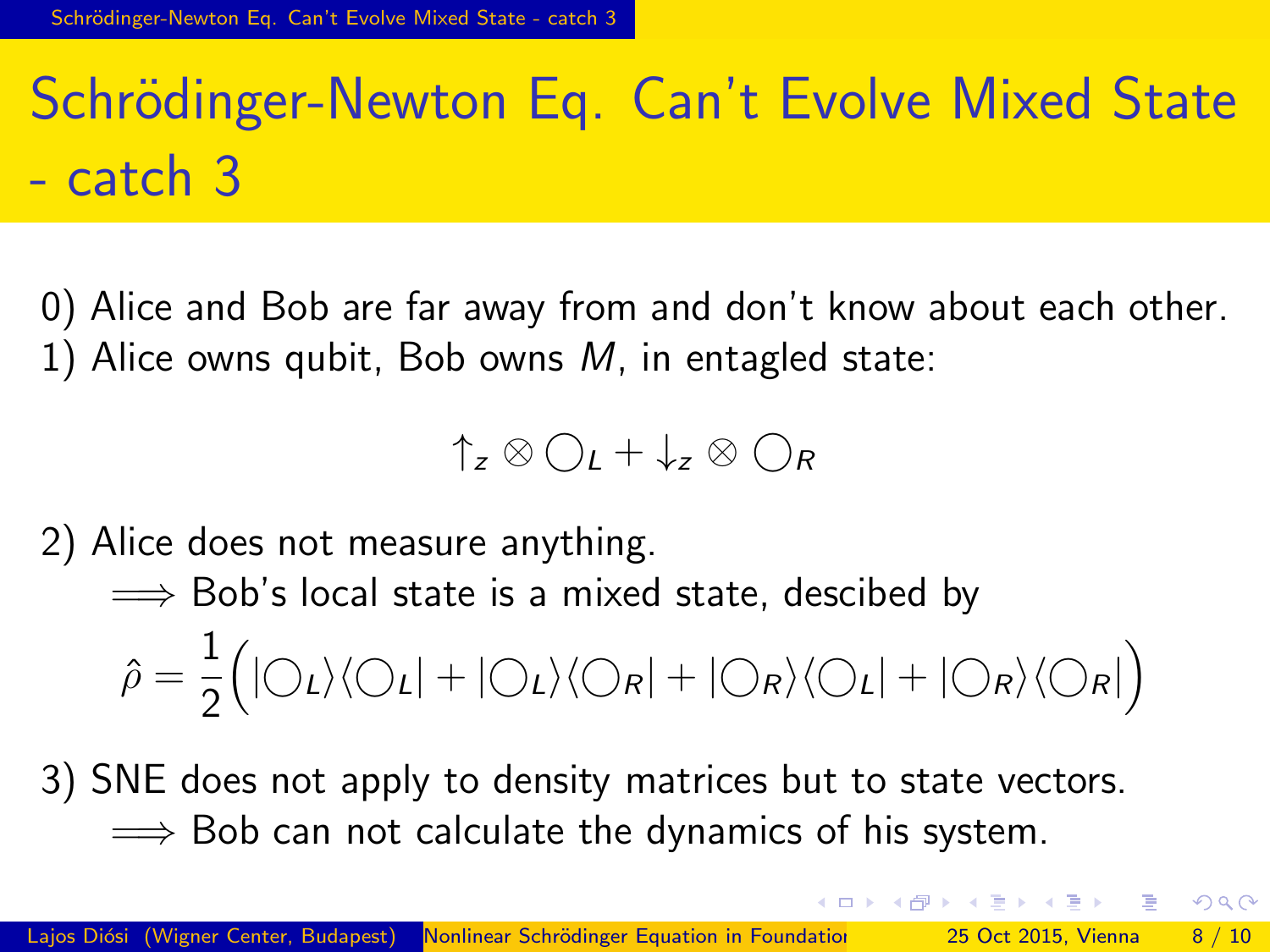## Statistical Interpretation Forbids Non-Linearity catch 4

- Suppose any dynamics  $M$ , not necessarily linear or deterministic:  $f = \mathcal{M}[\hat{\rho}^i]$
- Consider statistical **mixing** of  $\hat{\rho}_1, \hat{\rho}_2$  with weights  $\lambda_1 + \lambda_2 = 1$ :  $\hat{\rho} = \lambda_1 \hat{\rho}_1 + \lambda_2 \hat{\rho}_2$
- In von Neumann standard theory mixing and dynamics are interchangeable:  $\mathcal{M}[\lambda_1 \hat{\rho}_1 + \lambda_2 \hat{\rho}_2] = \lambda_1 \mathcal{M}[\hat{\rho}_1] + \lambda_2 \mathcal{M}[\hat{\rho}_2]$ Recognize the condition of  $M$ 's linearity!
	- Interchangeability excludes non-linear Schrödinger equations
	- Without interchangeability statistical interpretation collapses

<span id="page-8-0"></span>Catch 4 is non-quantum, it's classical statistical! (D.: A Short Course in Quantum Information Theory, Spring[er,](#page-7-0) [20](#page-9-0)[0](#page-7-0)[7,](#page-8-0)[20](#page-7-0)[1](#page-8-0)[1\)](#page-9-0)  $QQ$